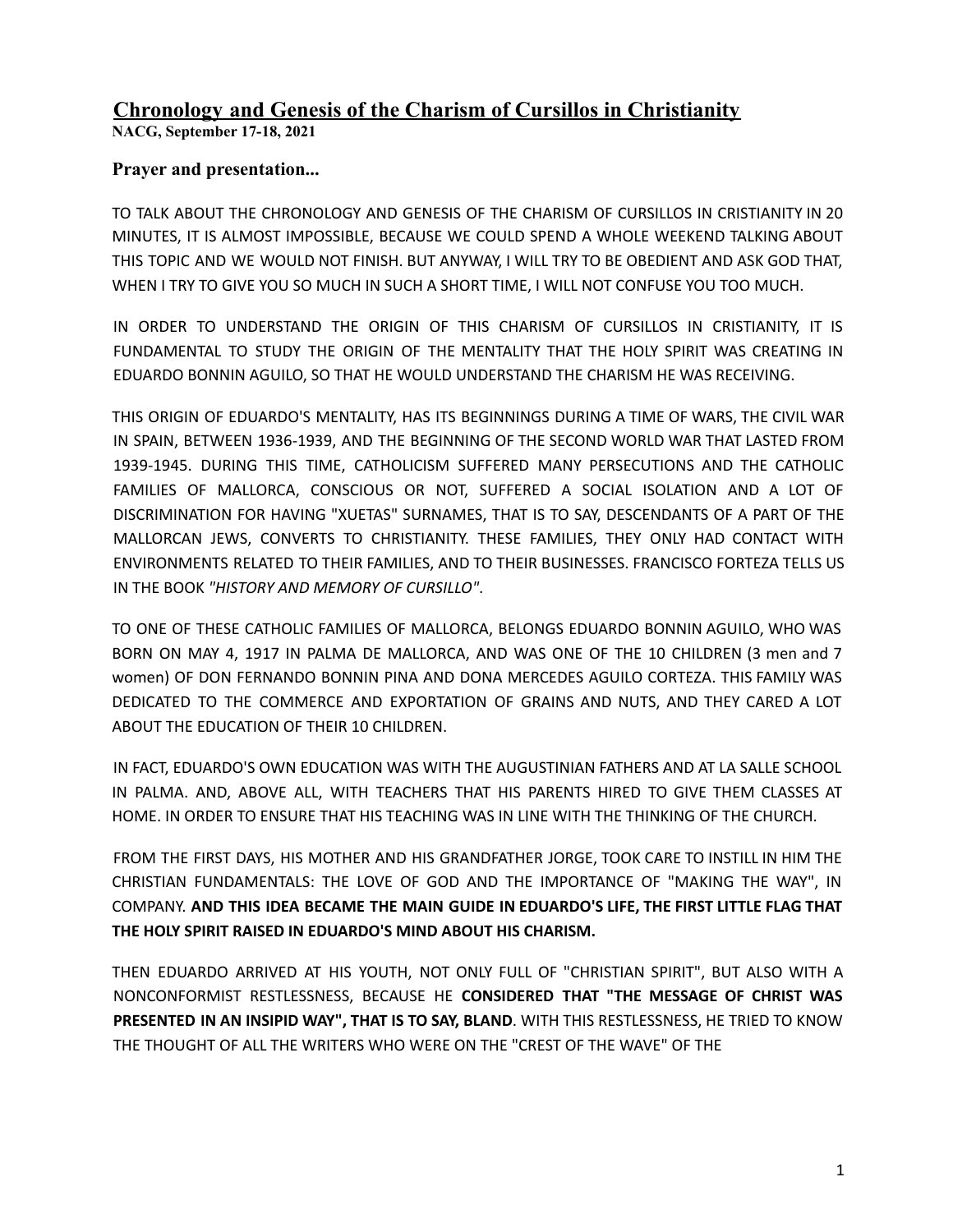SPIRITUAL, DEEPENING IN THE STUDY OF THE PERSON AND FRIENDSHIP. **ANOTHER LITTLE FLAG THAT THE HOLY SPIRIT PLANTED IN EDUARDO'S MIND.**

DUE TO THE OUTBREAK OF THE SPANISH CIVIL WAR, EDUARDO JOINS THE MILITARY SERVICE WHEN HE IS ONLY 20 YEARS OLD, AND THE COINCIDENCE OF THIS EVENT WITH THE BEGINNING OF THE SECOND WORLD WAR, FORCES HIM TO STAY IN THE BARRACKS FOR ALMOST NINE YEARS.

IN THIS BARRACKS, HE MET YOUNG PEOPLE WHO SHARED, IN A VERY COMMON AND NATURAL WAY, THEIR ADVENTURES IN THE BROTHELS AND ALL THE THINGS, THAT WERE NOT VERY GOOD, THAT THEY DID IN THEIR FREE TIME. IN OTHER WORDS, OF "OTHER" VALUES, VERY DIFFERENT FROM THOSE HE HAD BEEN TAUGHT AND HAD SEEN AMONG THE FRIENDS OF HIS YOUTH. AND HE ASKED HIMSELF, *"ARE THESE PEOPLE WEIGHED DOWN BY THE LAW OR DO THEY SIMPLY IGNORE IT?* CONCLUDING THAT THEY HAD NO IDEA OF WHAT CHRISTIANITY WAS, AND **IN** THIS WAY, **ANOTHER GUIDE, ANOTHER LITTLE FLAG IN THE MIND, LIFE AND WORK OF EDUARDO.**

STARTING FROM THIS EXPERIENCE IN THE MILITARY SERVICE, AND AFTER THE SPEECH OF POPE PIUS XII, WHICH PROVIDENTIALLY CAME INTO EDWARD'S HANDS, THREE PRINCIPLES BECAME THE BASIC GUIDELINES OF HIS THINKING, OF HIS MENTALITY: **THE LOVE OF GOD, FRIENDSHIP AND THE PERSON, ESPECIALLY THOSE WHO WERE FAR FROM GOD.**

SINCE THEN, HE BEGAN TO DEDICATE HIS WHOLE LIFE TO DEVELOP THE CONJUNCTION OF THESE PRINCIPLES, SHAPING THE CONCLUSIONS IN A WORK TO WHICH HE GAVE LIFE WITH THE TITLE OF **"THE STUDY OF THE ENVIRONMENT".**

THIS *"STUDY OF THE ENVIRONMENT"* BECOMES THE **"BIRTH CERTIFICATE" OF** WHAT WOULD BECOME KNOWN AS THE CURSILLO MOVEMENT.

AFTER ATTENDING THE SECOND CURSILLO FOR PILGRIMS, AT THE SANCTUARY OF THE PATRON SAINT OF MALLORCA, OUR LADY OF LLUC, WHICH WAS HELD IN PREPARATION FOR THE PILGRIMAGE TO SANTIAGO IN 1948, AND PRECISELY DURING THE HOLY WEEK OF 1943, EDUARDO CONSIDERED THAT THE STRUCTURE OF THIS CURSILLO, ALTHOUGH WITH SOME SUBSTANTIAL ADJUSTMENTS, COULD BE USEFUL, TO GIVE REAL LIFE TO THE PRINCIPLES CONTEMPLATED IN THE "STUDY OF THE ENVIRONMENT". THE DESIRE THAT THIS MENTALITY HAD CAUSED HIM WAS FULFILLED!

WITH THESE IDEAS AND WITH THE MAJORITY SUPPORT OF THE CATHOLIC ACTION CENTER OF FELANITX, THE FIRST CURSILLO IN HISTORY WAS ORGANIZED AND HELD ON AUGUST 20, 1944 IN A VILLA - "MAR I PINS" - IN CALA FIGUERA (SANTANYI), WITH EDUARDO AS RECTOR, ACCOMPANIED BY JOSÉ FERRAGUT AND JAIME RIUTORT AS LEADERS.

WITH THIS MENTALITY, THE CURSILLO MOVEMENT WAS BORN BY THE GRACE OF THE HOLY SPIRIT.

WITH THE SAME LESSON OUTLINES, OR ROLLOS, USED IN CALA FIGUERA, WITH SOME MINIMAL CHANGES, 4 MORE CURSILLOS WERE GIVEN BETWEEN 1945 AND 1948, AND ALL THE OTHER CURSILLOS THAT HAVE BEEN CELEBRATED UNTIL TODAY, INCLUDING THE CURSILLO CELEBRATED IN SAN HONORATO ON JANUARY 7, 1949, WHICH, AFTER THE "EUPHORIA" OF THE PILGRIMAGE TO SANTIAGO, IT WAS DECIDED TO NUMBER IT, OFFICIALLY, AS CURSILLO NUMBER 1.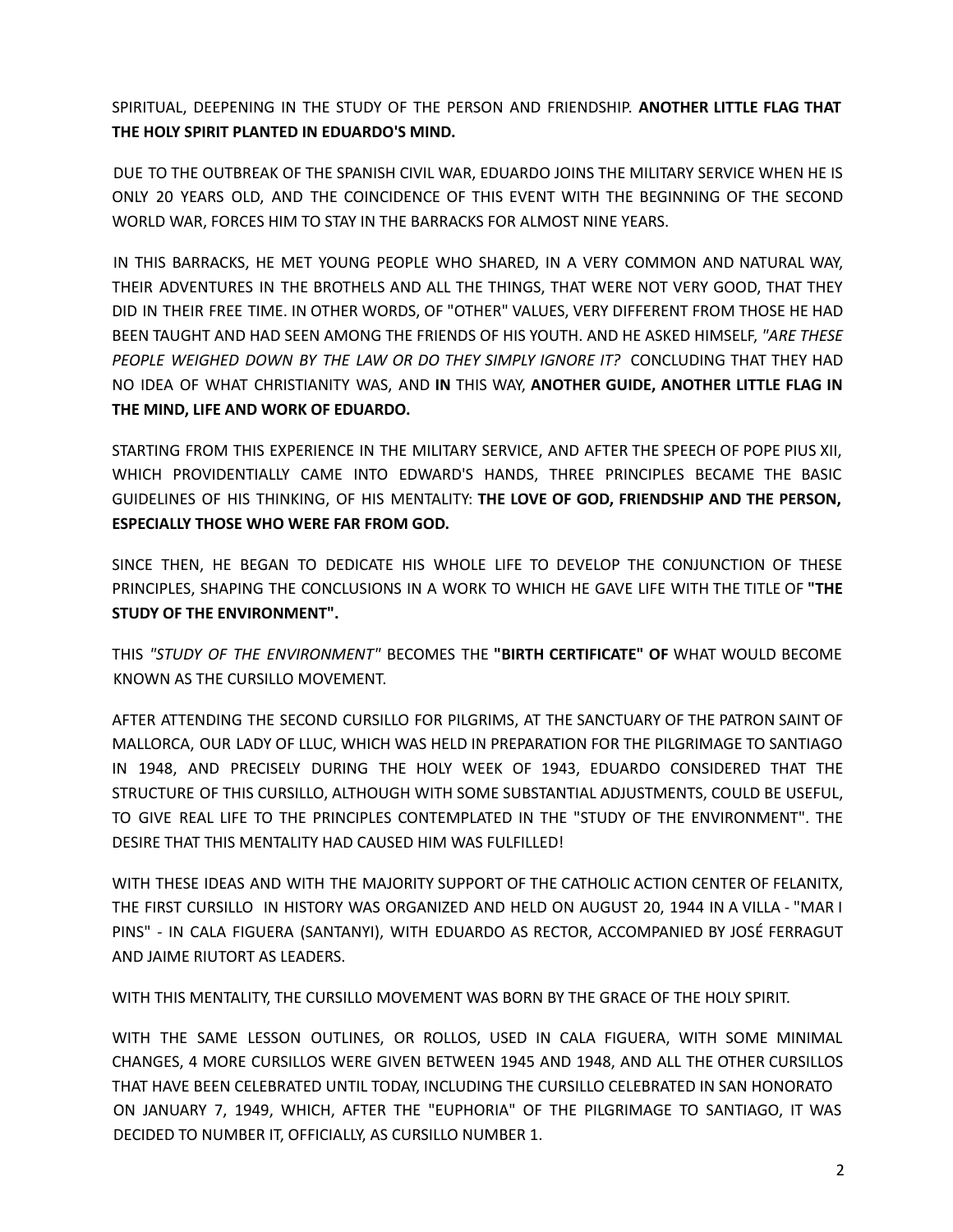I WOULD ALSO LIKE TO ADD THAT THE DAY WE BURIED EDUARDO BONNÍN AGUILÓ, IN THE CHAPEL OF THE CAPUCHINS IN PALMA DE MALLORCA, ON FEBRUARY 9, 2008, ON HIS TOMBSTONE WAS WRITTEN:

#### **EDUARDO BONNÍN AGUILÓ**

**MAY 4, 1917 - FEBRUARY 6, 2008**

**FOUNDER OF CURSILLOS IN CHRISTIANITY**

**WHO HE SAID HE WAS AN**

#### **"APPRENTICE CHRISTIAN"**

HE DIED ON FEBRUARY 6, WHICH WAS ALSO ASH DAY. AND THIS IS VERY MUCH RELATED TO THAT SECOND CURSILLO OF THE ADVANCED THAT EDUARDO LIVED IN OUR LADY OF LLUC, ALSO ON ASH DAY. AND IT ALSO DESCRIBES PERFECTLY THE HUMILITY AND SIMPLICITY OF THIS MAN OF GOD.

HIS REMAINS NOW REST IN THE ATRIUM OF THE CHAPEL OF THE CAPUCHINS, IN A VERY SIMPLE WAY. THIS WAS ALSO VERY SIGNIFICANT FOR EDUARDO'S LIFE, BECAUSE THIS CHAPEL WAS THE CHAPEL OF THE PRISON WHERE HE WENT TO VISIT THE PRISONERS EVERY WEEK, AND IT WAS ALSO WHERE HE ACCOMPANIED THOSE TWO MEN, WHO HAD BEEN CONDEMNED TO DEATH, UNTIL THEIR LAST MOMENTS.

AND ANOTHER VERY IMPORTANT POINT THAT WE NEED TO KEEP IN MIND IS THAT THE DATE OF HIS DEATH WAS ALSO THE 68TH ANNIVERSARY OF THE SPEECH GIVEN BY POPE PIUS XII, ON FEBRUARY 6, 1940, TO THE PARISH PRIESTS AND LENTEN PRIESTS OF ROME, WHERE THE HOLY FATHER URGED THEM TO LOOK FOR "NEW" WAYS, DIFFERENT FROM THE USUAL ONES, SO THAT EVERYONE, BUT ESPECIALLY THOSE WHO WERE FAR AWAY, WOULD KNOW THE LOVE OF GOD.

I WANTED TO SHARE THESE FACTS WITH YOU, BECAUSE THEY WERE VERY PROVIDENTIAL, AND HAD A GREAT MEANING, IN RELATION TO THIS "APPRENTICE CHRISTIAN", AND TO THE BEGINNING OF THIS FOUNDATIONAL CHARISM OF CURSILLOS IN CRISTIANITY.

#### **THE CHARISM RECEIVED BY EDUARD BONNIN AGUILO**

**Well, having already talked about how this charism that Eduardo Bonnín Aguiló received originated, now let's talk about the charism that Eduardo received and the friends that accompanied him.**

**But as you can well imagine, to fully explain and understand this Foundational Charism of Cursillos in Christianity, it is necessary to deepen in its Mentality, its Essence, its Purpose, its Strategy and its Methodology.**

**And this is precisely what is intended in a Cursillo de Cursillos. And this CDC, has the same duration as a regular Cursillo. It begins on Thursday afternoon and ends on Sunday afternoon, almost 72 hours!**

**Here we only have about 30 minutes to talk about this topic, and I've already eaten 15, so I'll try to synthesize as best as possible, so as not to confuse you too much.**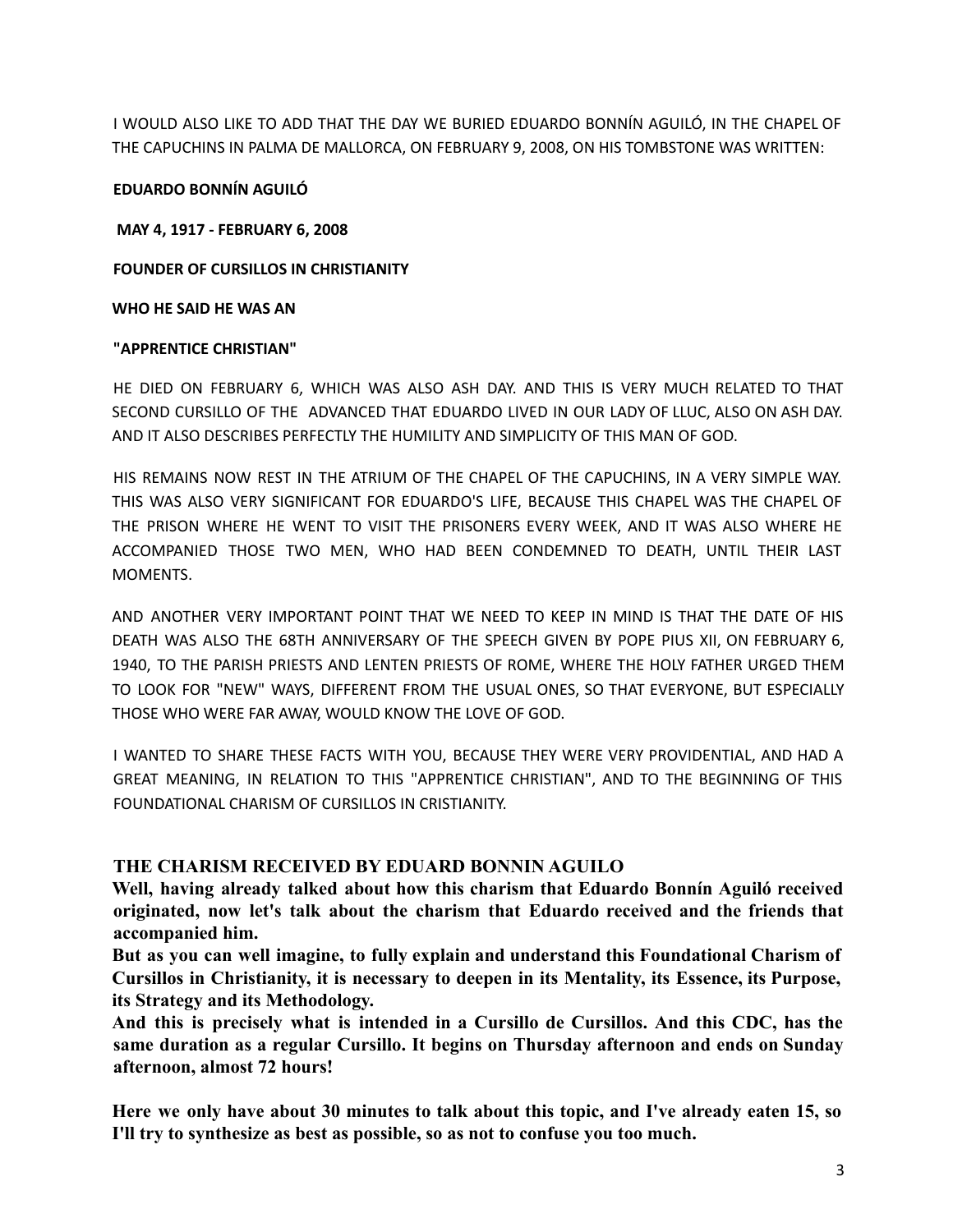- **1. The Foundational Charism of the CM, like every Foundational Charism, in order to be recognized by the Holy See, needs four different essential elements:**
	- a. **First, that this charism is a gift of the Holy Spirit** (and when we see the simplicity, the simplicity and the effectiveness of this charism to transmit the love and friendship of God in Christ Jesus to the person, we can only admire that it is really a great gift of the Holy Spirit. And in the same way, the Holy See has seen it).
	- b. **Second, that it was deposited in a person or group** (looking at the true history of the beginnings of this movement, we can easily see how it was transmitted to a group of lay people, led by a young man named **Eduardo Bonnín Aguiló).**
	- c. **Third, that it was a gift, for the good of the people of God** (seeing how it spread so rapidly throughout the five continents, one can easily confirm that this Charism was indeed given for the good of the Church in the world).
	- d. **And fourth, that all the above mentioned, has been recognized and accepted by the Holy Church** (Again, reviewing the history of its origins and its journey in the world, we can see how, from the beginning, was recognized and blessed, with both hands, by Bishop Juan Hervas himself, when he presented Eduardo what he had in his hands. He even assigned Fr. Sebastián Gaya as a consiliary. And when he returned from Rome, Fr. Juan Capo, as Vice-consiliary, to assist them. In this way, opening the doors of the Church to cursillos. Since then, all Popes, including Pope Francis, have blessed them. In short, this charism is fully recognized by the Holy See).

### **2. Already recognized by our church, and as we begin to study it, we can realize that it is a specific and unique Charism within the Universal Church.**

- a. I personally had the privilege of attending the II World Meeting of Ecclesiastical Movements and New Communities in Rome in 2006, and there we realized that there were already more than 105 different charisms, recognized by the Holy See, and many more in the process of recognition.
- b. At that World Meeting, we also realized that they are all very different. And that, in addition, they all have the same value. So they exist, not to compare or compete with each other, but to complement each other, each one of us being faithful to the charism that we have freely chosen to serve the church in the world.
- c. So, studying the specific Charism of the CCM and the elements that constitute it, we can find that this charism has:
	- 1. **His own message**: "God loves you". God loves me, He loves you, He loves us all individually and unconditionally.
	- 2. **His own vision**: A true, new and dynamic vision. Because it is not the same to have to love God as to know that God loves me.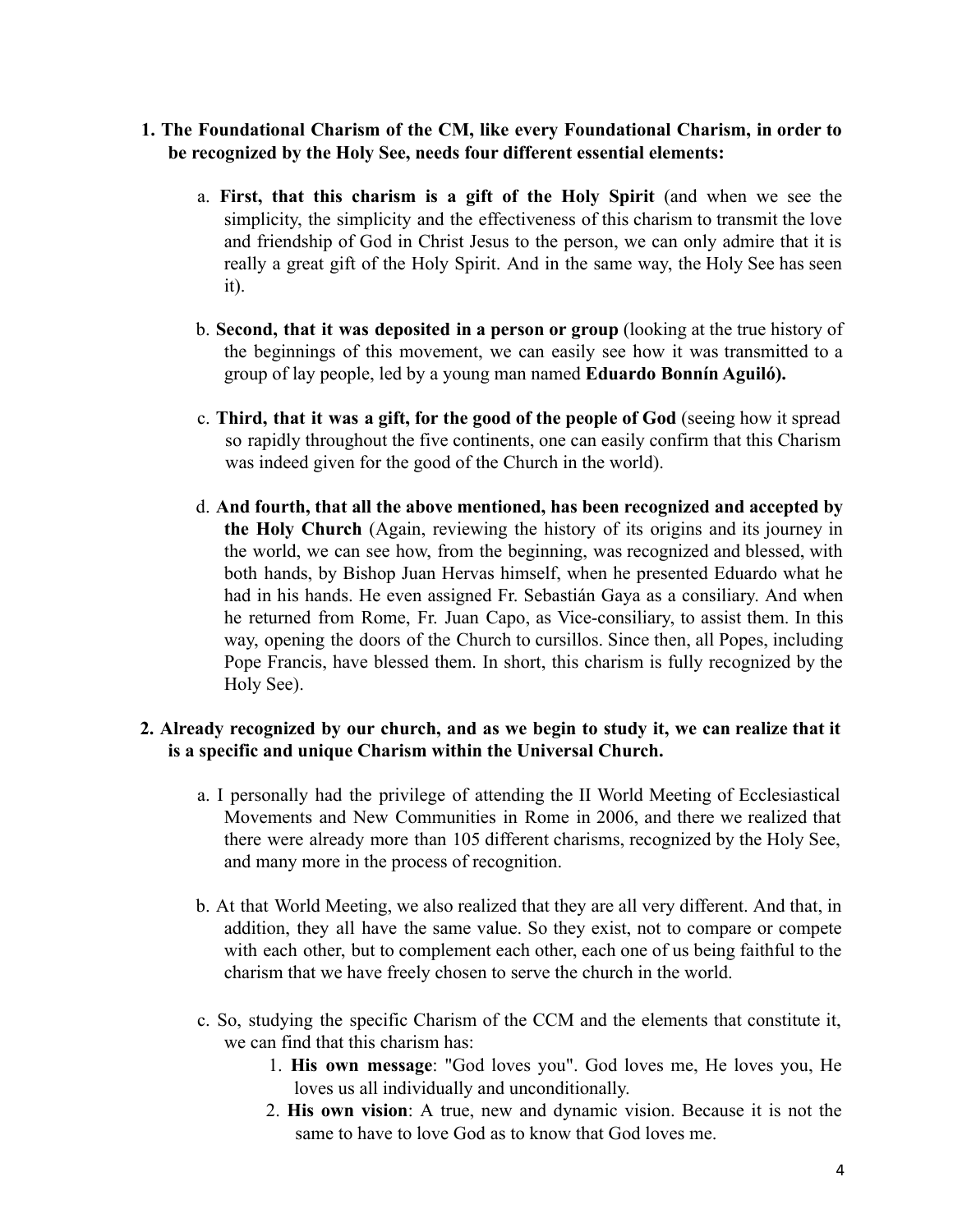3. **His own approach**: A basic and total approach that goes to the root. And as we well know, the root of the Christian is grace.

4. **It also has its own awareness** - An awareness of the real reality in which we live, of a study of our environment; in its time and space.

- 5. **It also has its own proposal -** A concrete, attractive and possible proposal (i.e., the possibility of living and living together, what is fundamental for being a Christian).
- 6. It **also has its own Response -** A convinced, lucid and jubilant response to this possibility.
- 7. **It also has its own proclamation -** A living proclamation that tends to awaken in others, the newly discovered evidence.
- 8. **And finally, it has its own projection -** A projection exclusive to the person, the man or woman who has the capacity for conviction, decision and constancy. In this way, it favors the vision, outlines and refines the reality, not to start decisions, but to mature convictions.

#### **Putting it all together**

**We could say what Eduardo himself told us during the World Ultreya of 2001 in Rome, that** *"The Cursillo of Christianity is a Movement, which by means of its own method, tries and with the Grace of God achieves, that the realities of Christianity, become life in the Singularity, in the Originality and in the Creativity of each person, so that, discovering his potentials and accepting his limitations, he leads his freedom from his conviction, strengthens his will with his decision, and propitiates Friendship with his decision, in the Originality and Creativity of each person, so that, discovering their potential and accepting their limitations, they may lead their freedom from their conviction, strengthen their will with their decision, and promote Friendship by virtue of their constancy, in their daily individual and community life".*

**And in other words of Eduardo Bonnin himself, we could also say:** *"The Cursillo Movement consists of proclaiming the best news of the best reality: that God in Christ loves us. Communicated by the best means which is Friendship, towards the best of each one, which is his being as a person, his capacity for Conviction and Constancy".*

#### **3. And what is the Purpose of the Foundational Charism?**

a. **May the alienated** (although not exclusively), encounter the love and friendship of God in Christ Jesus, through the three encounters of his methodology: **with oneself**, **with God** and with **others.** Of course, those who are far away are the people who live far away physically and/or by criteria from the evangelical truth of the love and friendship of God in Christ Jesus, from Christianity. And all this, for ignorance, for not being informed, or for being misinformed.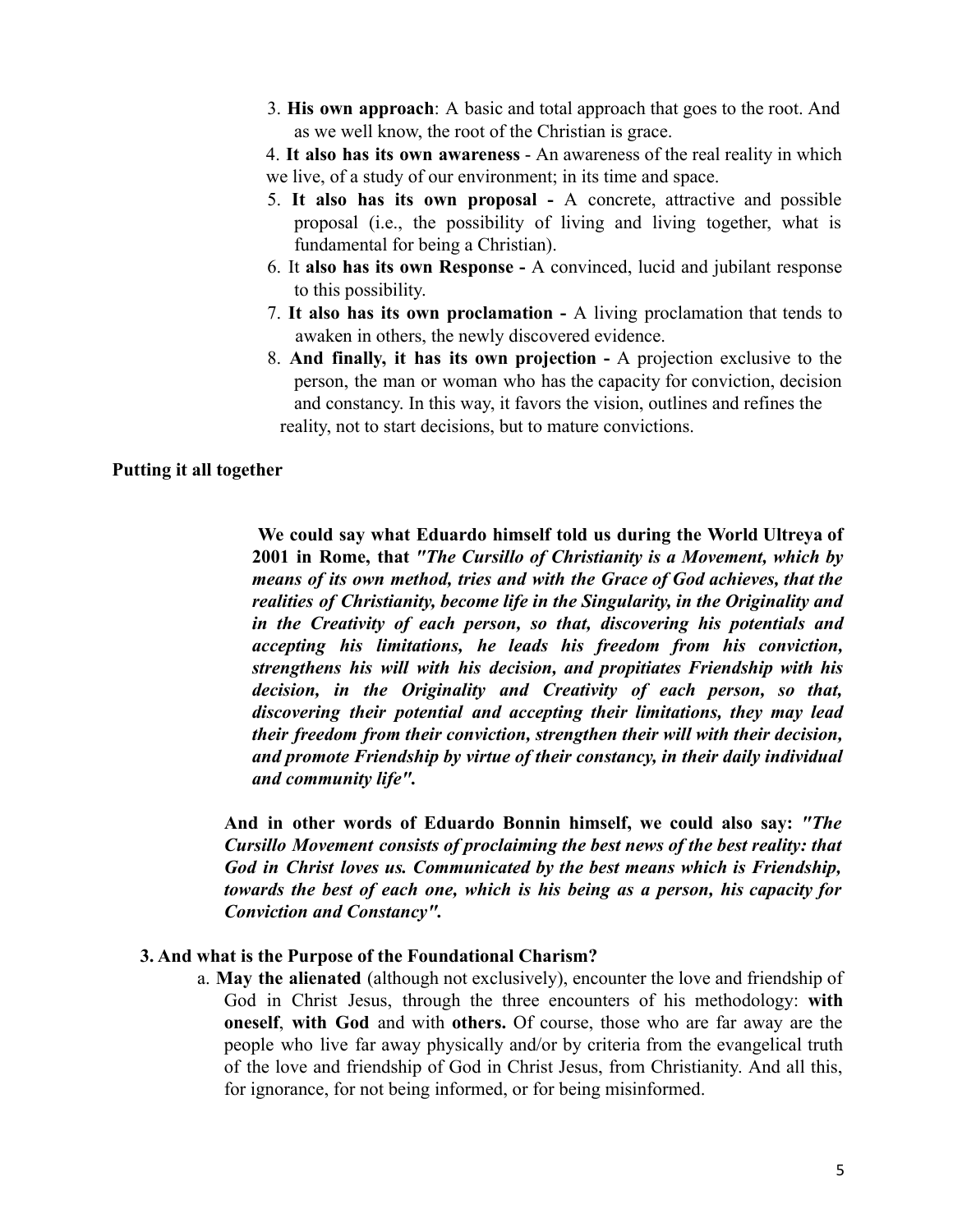- b. **But that, through their own constant conversion,** these distant ones will leaven with that love and friendship of God in Christ Jesus, all the environments where they move 24 hours a day.
- c. **So that the candle that God lit in the center of his heart** continues to burn and illuminate all those in his mobile square meter, which accompanies him 24 hours a day.

This mobile metro cuadro, which is with us 24 hours a day, is the environment, which is referred to in the methodology of the Foundational Charism of Cursillos in Christianity.

### **Now let us look at some peculiar characteristics that express this Foundational Charism:**

- a. **The Cursillo is a Course where they are completely isolated,** men with men and women with women - not in pairs, to focus the attention and sharpen the intention (and be careful, here there is no room for anyone who is not part of the candidates or the team).
- b. **It is a short course,** three days. But three days in a row. Not two-day cursillos, nor two-day cursillos on one weekend and two more on the following weekend. Three days in a row.
- c. **It is a precise Course:** Giving the precise aspects of Christianity in a concrete and concise manner.
- d. **It is a simple course**, lively, testimonial and immediate**.**
- e. **It is also an attractive course** that responds to the current and real needs of the person. That is to say that the members of the team are totally up to date with the gospel, the magisterium of the church and the current reality in which they are living.
- f. **An affordable course** that is accessible to everyone and for everyone. If leaders go first, it is only to accelerate the process.
- g. **A verifiable course,** based on the current reality of life.
- h. **And, in short**, let it be a self-discovery of a great personal treasure Of that "Pearl", which everyone is looking for. Of that Spring of living Water, like that of "The Samaritan Woman".

### **4. Now, what is the strategy or the means to live the Foundational Charism?**

a. As I mentioned earlier, in the words of Eduardo Bonnin, "The Cursillo message of love and friendship of God in Christ Jesus, is projected by the Foundational Charism through the best vehicle which is **Friendship** to the best of each human being, which is his own Person".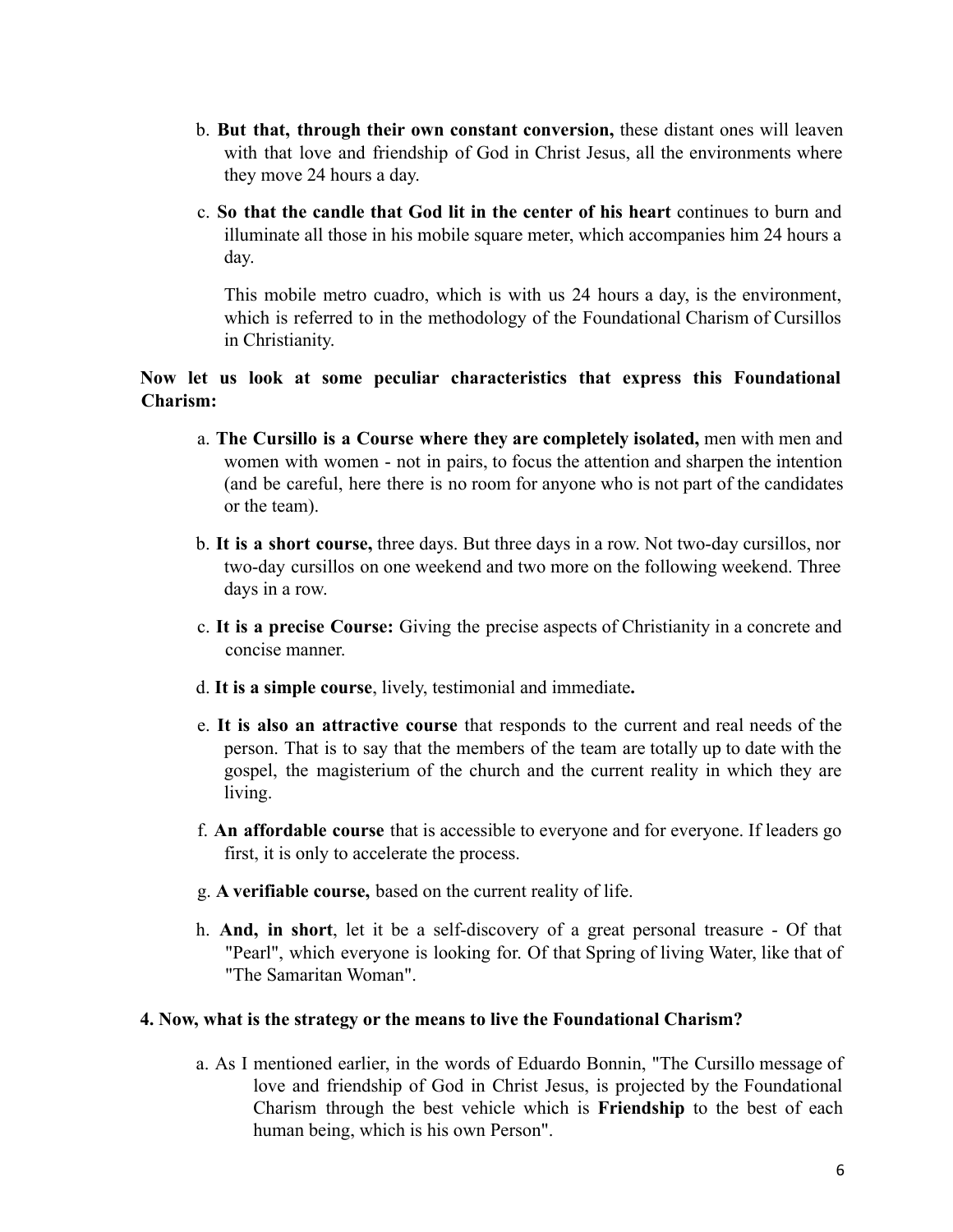- b. This Strategy of friendship is applied throughout its methodology Precursillo, Cursillo and especially in the Postcursillo. And at all times and places, it needs to be a true friendship. When it is a friendship simply to bring them to a Cursillo or to obtain some particular benefit, it becomes a conditional friendship, which is definitely not true. It needs to be an unconditional friendship!
- c. Within this strategy, a constant experiential growth is needed in the three encounters - with oneself, with Christ and with others. These three encounters cannot be exclusive to the three days of the Cursillo. The beginning of these three encounters begins in the Precursillo itself, is deepened and presented as a possibility for Christian living in the Cursillo, and is confirmed and continues to grow in the Postcursillo.
- d. In this way, we can see that Charism is communicated and promoted by contagion, since it is a kerygmatic, experiential Charism, nothing more, nothing less!

### **5. Methodology of the Foundational Charism**

- a. Precursillo
- b. Cursillo
- c. Postcursillo
- d. School of Leaders
- e. Secretariat
- f. Group Meeting
- g. Ultreya
- h. Our mobile square meter

# **6. In a nutshell**

- a. The Foundational Charism of Cursillo is an attitude that is characterized by its:
	- 1. Optimism
	- 2. For your Joy
	- 3. For his audacity and tenacity
	- 4. By the constant decision of his conviction
	- 5. For valuing the values that are always worth
	- 6. And because he does everything from Christ, through Christ, with Christ and in Christ, in other words, he is totally Christ-centered!

# 7. **Concluding**

**The Foundational Charism** is a Charism of the Holy Spirit:

- a. Therefore, no one (neither you, nor I, nor any priest) can change or modify it.
- b. The responsibility of each CQI leader
	- 1. Study the Foundational Charism
	- 2. Living the Foundational Charism